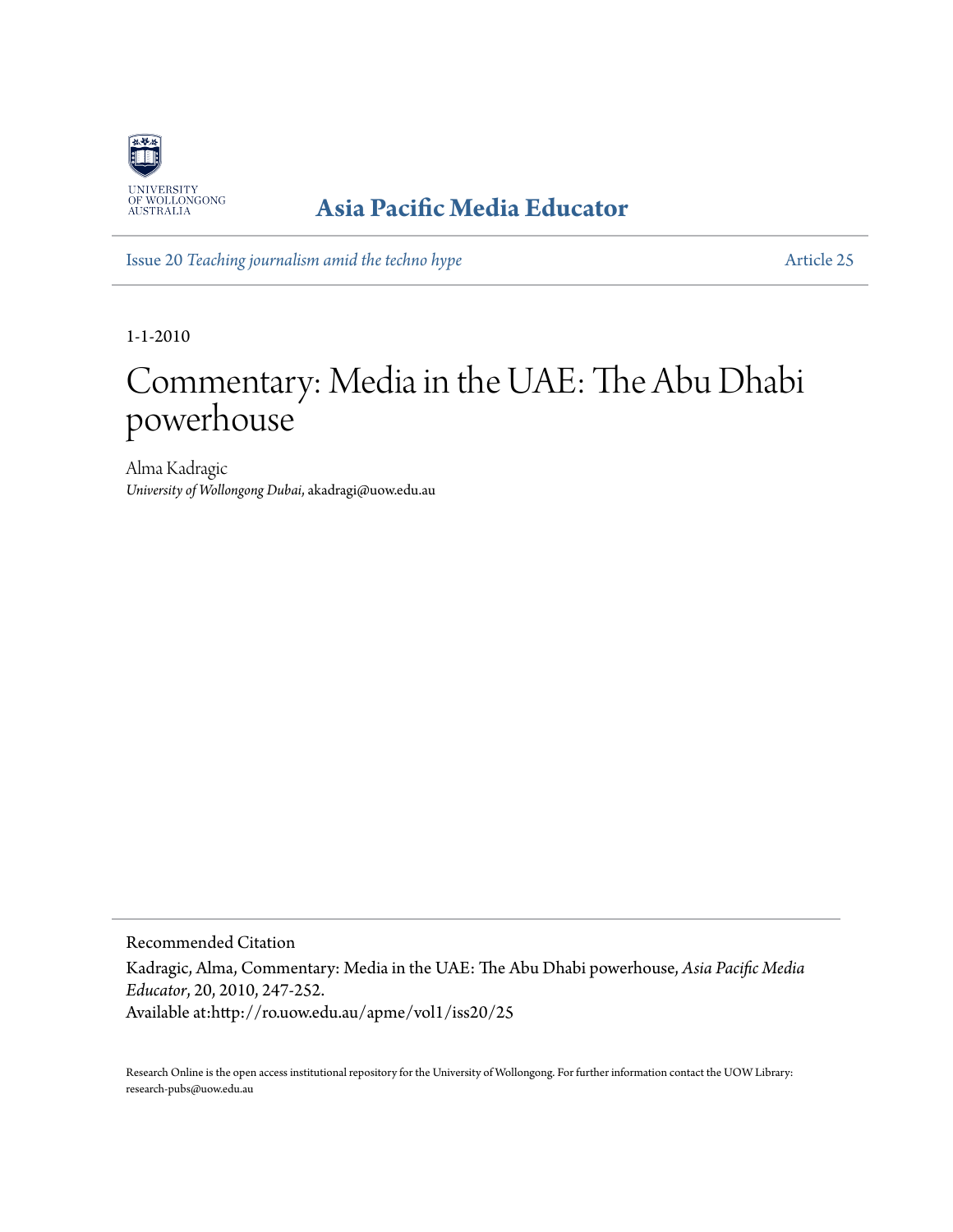# **Commentary** Media in the UAE: The Abu Dhabi powerhouse



**Alma Kadragic** University of Wollongong Dubai alma.kadragic@gmail.com

On April 17, 2008 the first issue of *The National* was published in Abu Dhabi, which was possibly the last startup of a major daily newspaper in the world. Top journalists were recruited from the UK, US and Canada. Founding editor-in-chief Martin Newland had previously edited the UK's *Daily Telegraph* and was deputy editor for the startup of Canada's *National Post*. Hassan Fattah, former Middle East correspondent for the *New York Times*, became deputy editor under Newland and replaced him 14 months after the launch. High salaries were paid to attract stars, including GBP320,000 (about USD512,000) annually to Newland, discovered when salaries were leaked en masse to an internet site. A state of the art convergence newsroom was created complete with news management software and a wheel and spoke layout for editors and sections. From the beginning the paper's website included video and additional digital content.

Since then, nothing else of similar size and ambition has appeared in the region or anywhere else. *The National (TN)*, owned by the government, has had an impact on the English language press in the United Arab Emirates especially *Gulf News*, the privately-owned paper that is biggest by circulation and number of pages, founded in 1978 when the UAE was just seven years old.

However, contrary to expectations that the quality of coverage and writing style set at the launch would be maintained and enhanced, two years later that is not the case at *TN*. The departure of a veteran newsman who was the writing guru has been felt. *TN* has not become the paper of record in the UAE, and it is not possible to learn the most important domestic news and international news in a single publication. At minimum one must read *TN* and *Gulf News (GN)* to get a reasonable sense of what is going on in the UAE.

As a result of the competition, *GN* has upgraded its design, layout, photos, and coverage. It used to rely heavily on releases from Emirates News Agency (WAM), the government's news service, and feature photos of the ruler of Dubai and other top sheikhs on the front page almost daily. When *TN* began using photos that told stories and raised the quality of its photos, *GN* followed suit.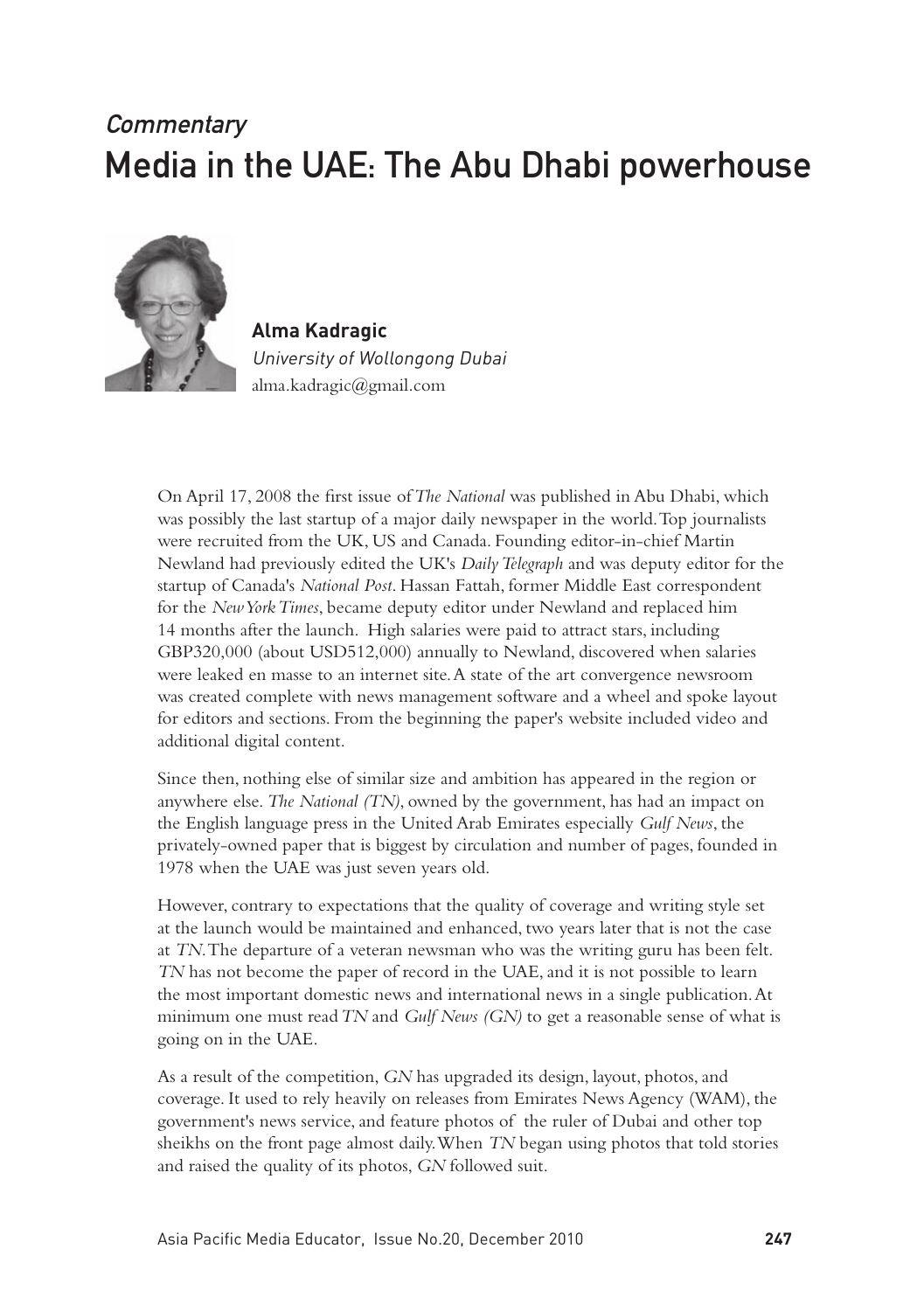## Arab media company leads expansion of UAE media

The launch of *TN* represented a major step forward by the Abu Dhabi Media Company, a media conglomerate founded by the Abu Dhabi government in 2007 to take over the former Emirates Media's radio and TV properties. ADMC owns the *Al Ittihad* Arabic language daily newspaper, two Arabic magazines, six TV channels and five radio stations.

Because the Abu Dhabi government owns ADMC, not much background information is available to the public. However, according to its website (www.admedia.ae), ADMC now has some 2100 employees in Abu Dhabi, Dubai, Cairo, and Washington DC. Figures on the geographical distribution of employees and their jobs aren't available. Some experienced reporters and editors - all expatriates - who were hired earlier by ADMC to work for *TN* have left . The paper now seems to rely more on freelancers and thus has abandoned some coverage areas.

While *TN* has reporters and photographers based in Dubai - about 90 minutes north of the capital - it does not seem to be on top of some important stories from there. A recent story in *GN* revealed that driving licenses and vehicle registrations could be obtained at the Roads and Transports Authority in Dubai. Up to now, drivers can only get licenses and registrations in the emirate where they live. This is a national story that wasn't covered by *TN* perhaps because the Dubai office does not have the contacts or the staffing.

ADMC is part of Abu Dhabi emirate's plans to become the center for production of Arabic language content, displacing Beirut and Cairo, which played that role in the past. Another part is twofour54, set up in 2008 as a free zone to compete with Dubai's Media City, which has been operating since 2001. The name reminds the world of Abu Dhabi's map coordinates.

Locally and regionally, advertisements guarantee that the message is getting out: "twofour54 is building the Arab world's media industry one idea, one person, and one business at a time right here in Abu Dhabi." By the end of 2010, twofour54 will be home to 100 media partners led by heavyweights CNN, BBC, *Financial Times*, and Thomson Reuters.

ADMC also launched Imagenation Abu Dhabi in September 2008 to develop, finance, and create feature films and digital content for Arabic language and international audiences. The Digital Group also operates *Getmo Arabia* - a music and movie download site; *goalarabia.com* - a fantasy soccer site; and *super.ae* - a sports site in Arabic.

In 2009 ADMC partnered with Universal Music Group and Sony Music in VEVO, an online music platform and Gazillion Entertainment, the first regional joint venture in massively multiplayer online games (MMOG). ADMC also owns LIVE, which has a fleet of HD broadcast vans and United Printing Press where its publications are produced.

Beyond Abu Dhabi, the Middle East has many media companies including 450 television stations. However, only a few television companies are big enough and produce enough quality content to make money. Most are government controlled or what has been called "vanity" operations owned by rich media wannabes. The credible ones are Arab Media Corporation (AMC) from Amman, Jordan; Lebanese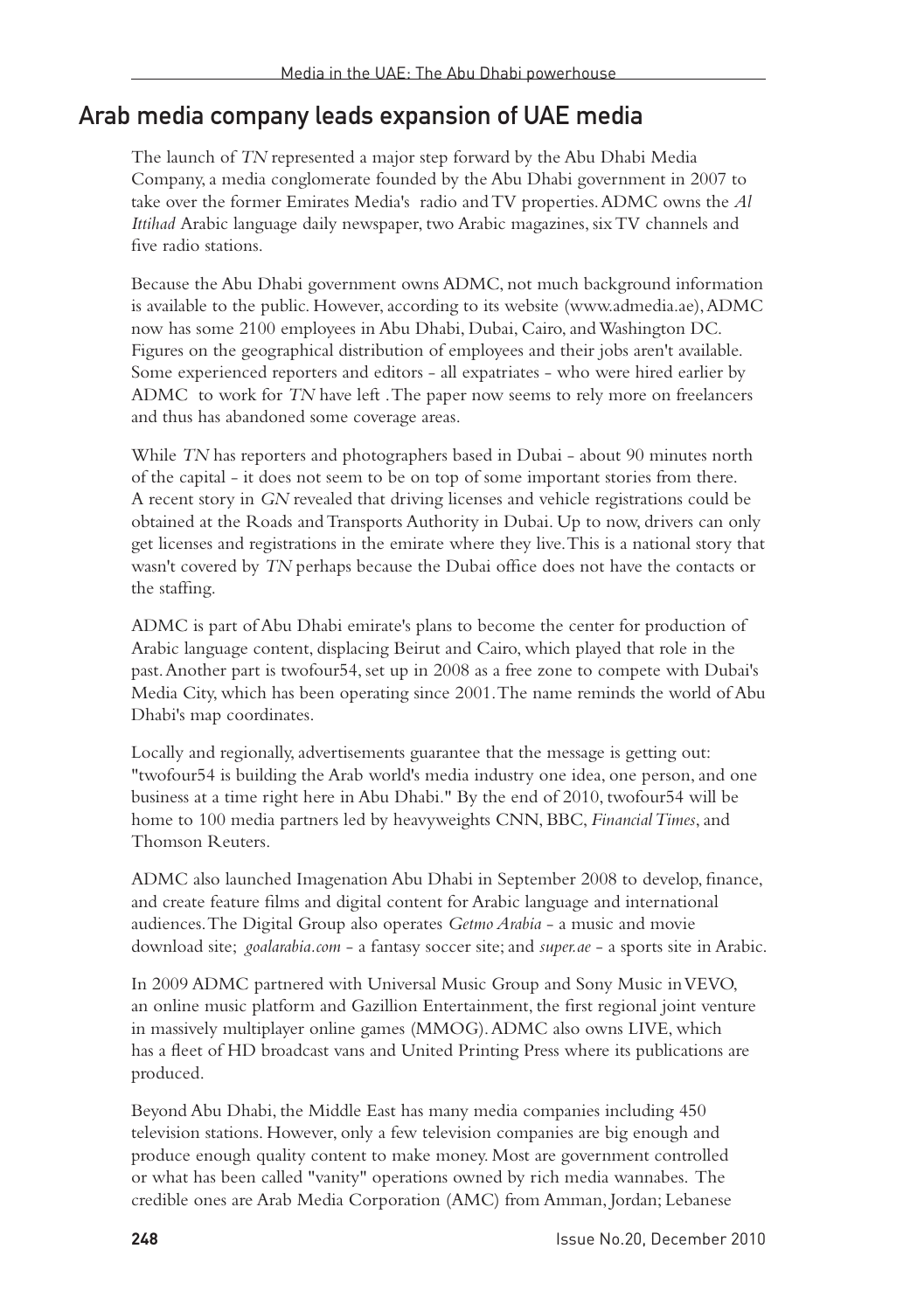Broadcasting Corporation (LBC) from Beirut, Lebanon; Middle East Broadcasting Corp (MBC) which broadcasts *Al-Arabiya* news from Dubai and Rotana Media, both from Saudi Arabia; *Al Jazeera* from Qatar.

#### English language media by and for the expatriates

The UAE is unusual in that at most only 20 percent of its residents are citizens. The majority are non-Arab expatriates, with more than 50 percent of the total population coming from South Asia - India, Pakistan, and Bangladesh. Iranians and Arabs from other countries make up the second largest group. Much smaller numbers are from North America, Europe, Australia, New Zealand, and South Africa. English language newspapers are important because Arabic isn't the language of the majority of UAE residents. In addition to *GN* and *TN*, broadsheets *Khaleej Times* and *Gulf Today* are widely read as is the free tabloid *7 Days.*

In general, in the UAE as in most developing countries with a high literacy rate, newspapers are read avidly and attract a good deal of advertising. While *TN* has no special advertisement section, no classifieds, and only a few full or quarter page advertisement in each issue, *GN* is an advertiser's bonanza with at least three all advertisement sections daily, one or more broadsheet size like the paper, the rest tabloid size. For someone who isn't looking to buy or rent a home, buy or sell a car, or find a job or an employee, these advertisement sections are throwaways - and an environmental nightmare - but revenues for *GN* are substantial.

#### Press developing but not yet free

English language papers such as *TN, GN* and *Khaleej Times* are leading the way toward fair and independent journalism, but a free press has not arrived yet. On the 2009 press freedom ranking by Reporters Without Borders, the UAE is number 86, behind Kuwait at 60, Lebanon 61, and ahead of Oman 106 and Saudi Arabia 163.

Although papers are not censored prior to publication, everyone working from the editor-in-chief on down has a clear idea of what stories cannot be printed. There is scarce investigative journalism pointed at the government, which not only governs but also owns many of the leading companies of the region, which leaves them out as well from media scrutiny.

In the five years that I have been living in the UAE, reading *GN* every day and since *TN*'s establishment reading both papers daily, I have witnessed changes. A court case involving alleged criminal violence by a member of the Abu Dhabi Al Nahyan ruling family was made public and reported by *TN*. Around the same time, an Associated Press report about an allegation of serious misbehavior by another member of the same royal family in a European capital surfaced. That story never appeared in the UAE although newspapers have access to AP. The difference is that the first story was released by the ruling family; the second was not.

Changes are evident in the coverage of health problems and civil rights issues. Breast cancer and HIV are discussed; walks and other activities to raise money to fight these and other diseases are reported. We learn now in the papers about altercations or crimes in labor camps. Journalists have been given tours of new labor camps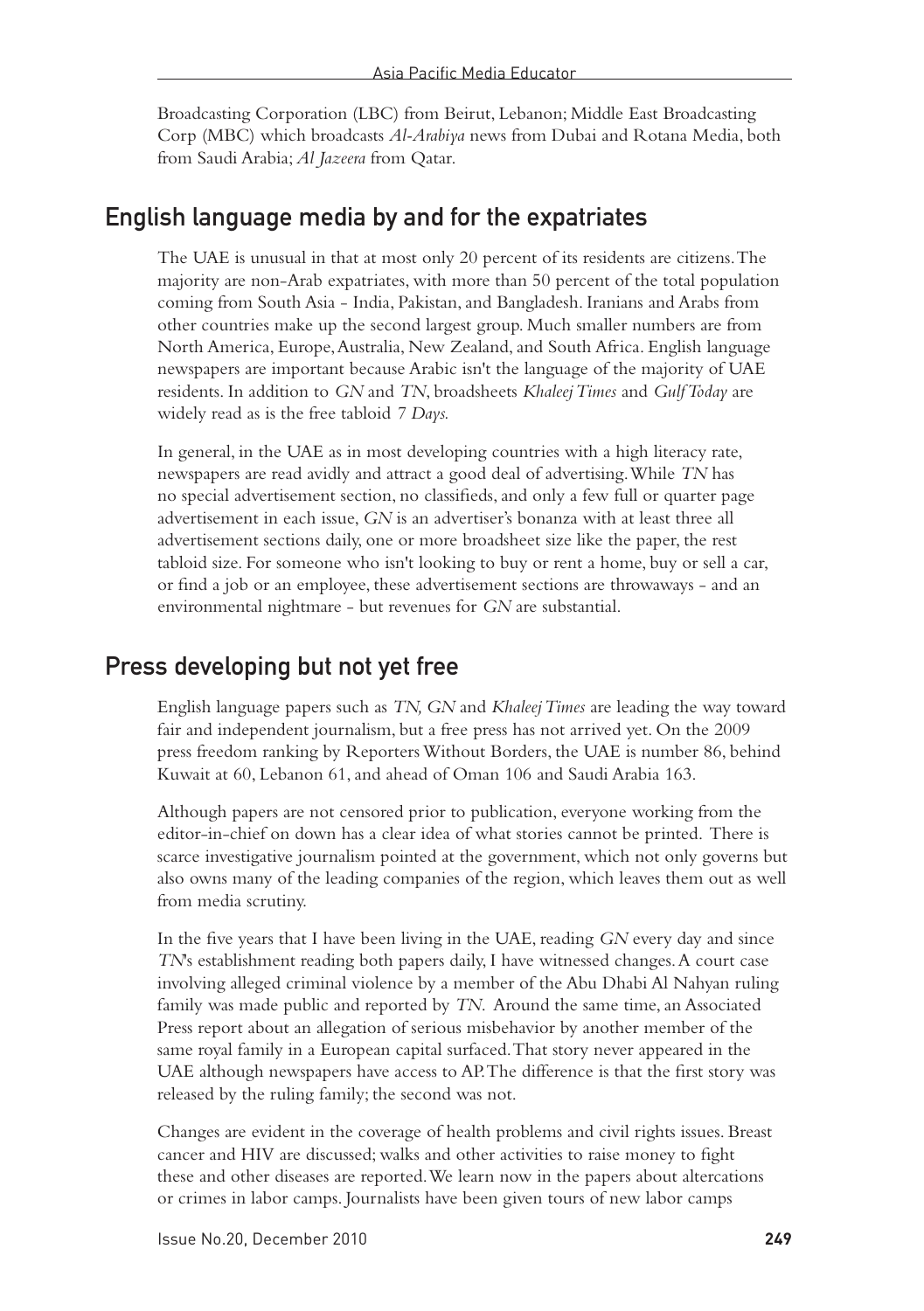supposedly better than the ones that were criticized by international NGOs for human rights violations. These are improvements, but we are a long way from journalists looking into financial malfeasance in government-owned companies. An investigation into government at emirate or federal level is inconceivable. There are several reasons for this.

Journalists can be subjected to various kinds of harassment, and since almost all journalists are expatriates - from English speaking countries for the English language press or from Arab countries for Arabic language press - that means deportation after whatever punishment is meted out by a court. Since most expatriates are in the UAE for economic reasons, the threat of being deported added to the punishment guarantees self-censorship and docile journalism.

## Legal regime evolving

The press in the UAE is still governed by the severe 1980 Press and Publications Law, which is publicly known to be out of date. The government presented a new draft media law in 2008 that was discussed in the Federal National Council and is awaiting the signature of President Sheikh Khalifa bin Zayed Al Nahyan. However, the draft law has been criticised by journalists in the country and outside. Human Rights Watch has said "it unduly restricts free expression and will unduly interfere with the media's ability to report on sensitive subjects".

A problem in the past year has been the coverage of the financial crisis in Dubai. The draft law contains a section that mentions "misleading" stories that "harm the national economy." This is the kind of reminder that, although unspecified, clearly intimidates journalists and contributes to self-censorship.

The media laws - existing and potential - are overseen by the National Media Council, which also runs the WAM. One result of that is the publishing of WAM reports verbatim by many newspapers; such reports aren't questioned or followed up. They are simply reproduced.

## Arabic journalism style

As I cannot read Arabic, I am not an authority on what goes on in the Arabic language press. However, from what I have observed at news conferences, I know that journalism is bound by social rules of behavior including elaborate rituals of introduction and reluctance to ask tough questions. It is also much more wordy than is acceptable in English language journalism. This isn't equally true in all Arab countries, but it's safe to say that education is widely needed for journalists and their audiences in terms of what should reasonably be expected of a journalist.

When I listen to simultaneous translation of what Arab journalists ask at news conferences, I am always annoyed by the obligatory thanking of the organisers and/ or sponsors of whatever event we are covering. After that, a statement follows only distantly related to the topic of the news conference. Finally, comes the question, perhaps in several parts. Often after such a question, the responder doesn't answer but asks for additional questions, promising the questions will be answered together.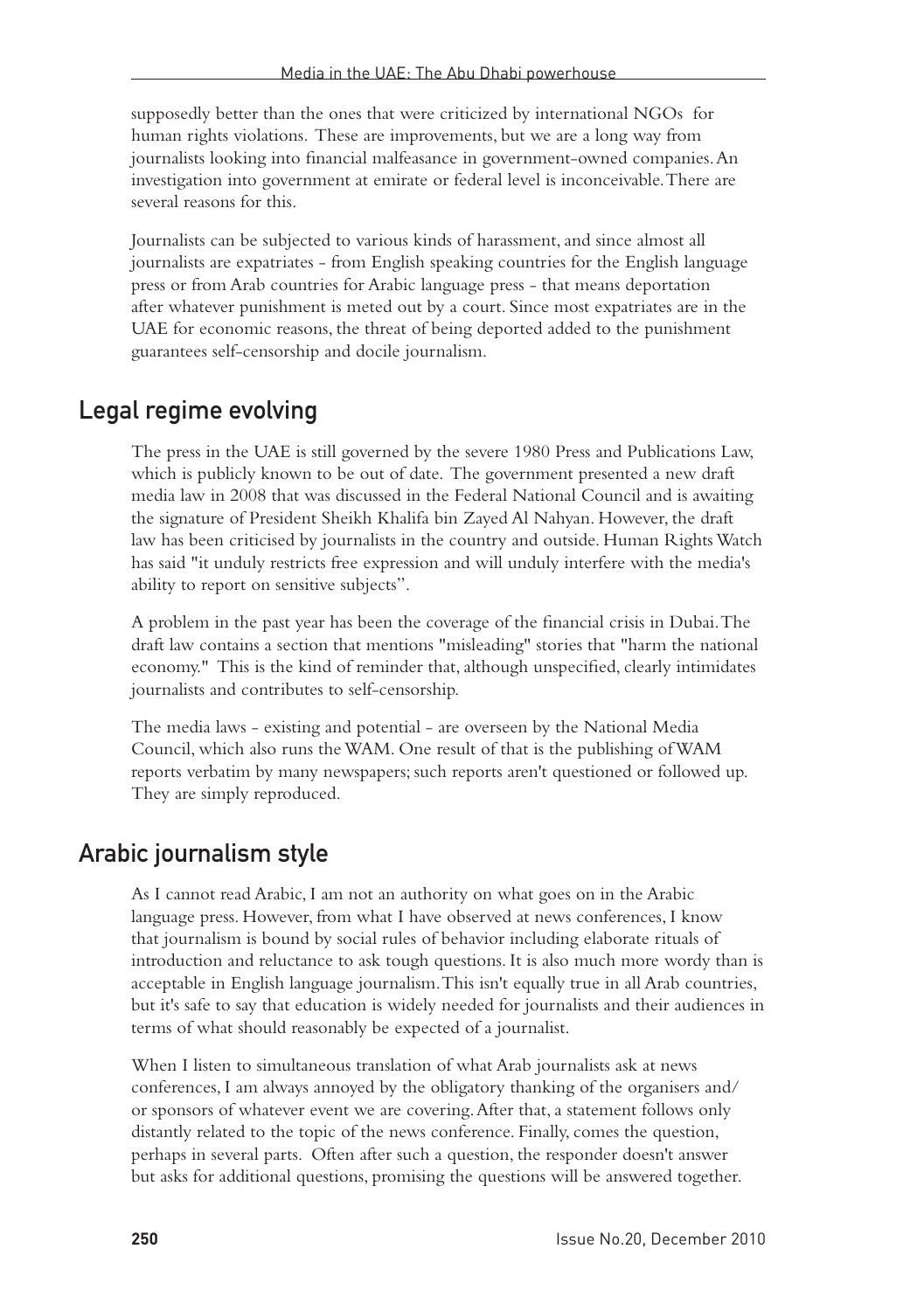By that point, I'm tuning out, knowing that nothing like an answer to any question is likely to emerge.

This isn't journalism according to the informal guidelines of journalistic behavior across the globe wherever there is a free or reasonably free press. In most Middle East countries, the press is restricted, and journalists may face jail time for publishing stories that annoy the government. There are 104 newspapers in the six Gulf countries (Bahrain, Kuwait, Oman, Qatar, Saudi Arabia, UAE) and people read the papers because that's what they're used to doing. They also know the indoor sport of reading between the lines, trying to figure out what may be going on from the sparse information provided.

Journalism isn't valued as a profession and is known for not paying well. However, salary levels are not revealed in official figures. An attempt last year by the International Women's Media Fund to include the UAE and Lebanon in a worldwide survey of women in journalism failed because none of the major media organizations was willing to provide numbers of women employees, their positions, and salaries.

*TN* employs several young Emiratis who arrived after salaries were raised only for Emiratis to bring salaries closer to what is normal for an Emirati in a government job. Until many more citizens of the UAE are trained in journalism and take up journalism jobs, there is little chance that journalists will feel safe enough to look beyond the official statements and develop potentially controversial stories.

#### Journalism education and training challenges in UAE

Academic programs in media education are being started or growing, but almost all are omnibus communications degrees that offer only a specialisation in journalism or public relations, media management, advertising, and so on. The Mohammed bin Rashid School of Communication at the American University of Dubai offers an undergraduate degree in journalism in either English or Arabic. It is the closest to an international undergraduate degree in journalism although it includes courses that wouldn't be found in a typical American journalism program. The SAE Institute, established as The School of Audio Engineering in October 1976, is starting a oneyear certificate program in digital journalism in November 2010 and plans to expand it into a degree program later.

Because university graduates in communications are in demand, many are turning to graduate programs to strengthen their qualifications. Currently, there is no way to earn a postgraduate degree in journalism in the UAE. The University of Wollongong in Dubai is starting a master's program in 2011 in communications, which offers four specializations, among them journalism. That may evolve eventually into a journalism graduate degree, but that won't be the case for some time.

The gap between what is learned in school and what is needed on the job is considerable. As in other developing markets, many young people enter the work force at a level higher than their education and experience warrant because there aren't enough people around with the kind of qualifications that would make them eligible for the same position in a developed market. In the UAE an additional factor is that the government is working hard to emiratise the work force, which means putting